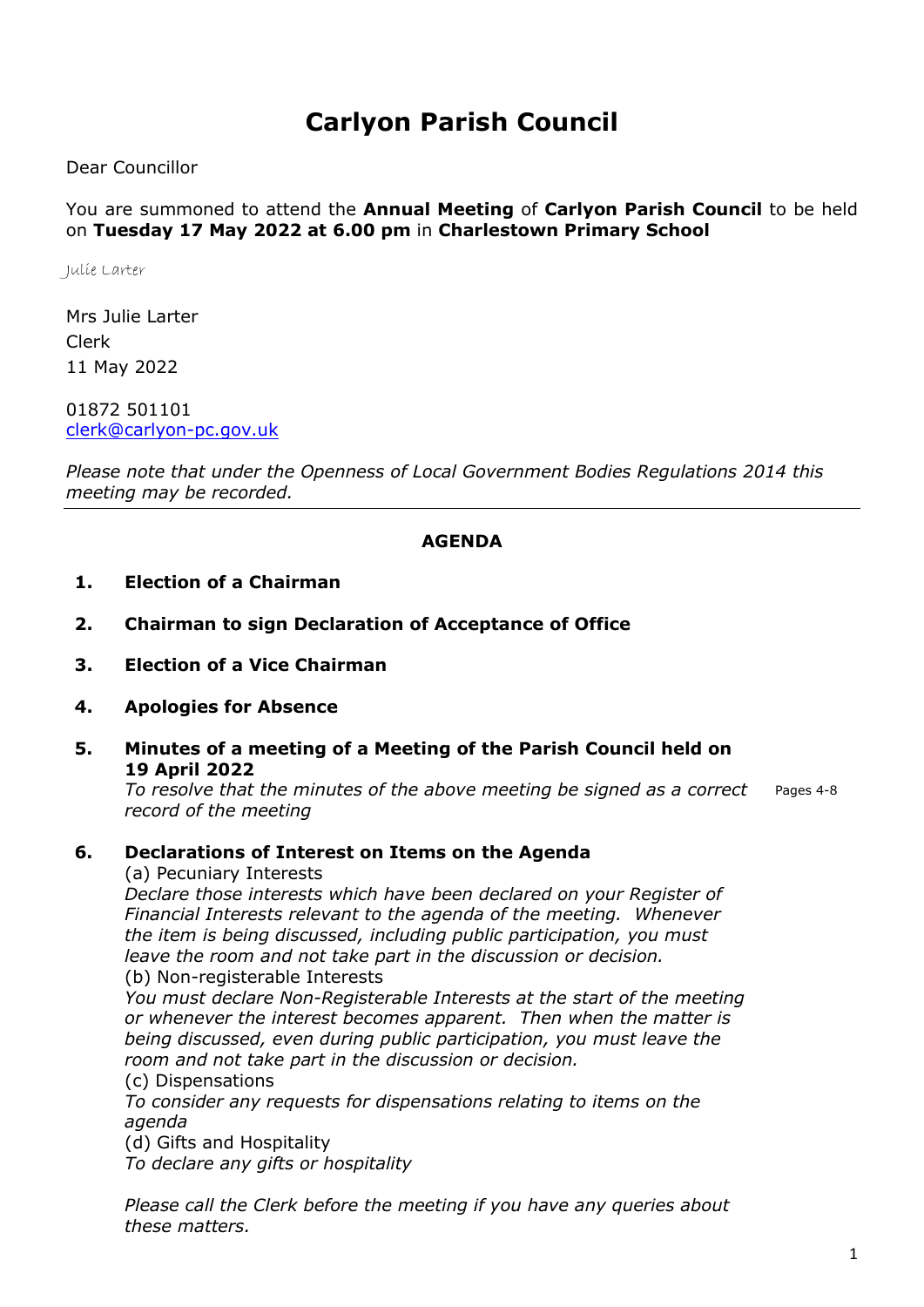#### 7. Chairman's Announcements

### 8. Public Participation

The Chairman will invite Members of the public to address the meeting in relation to the business to be carried out at the meeting 15 minutes will be allocated for public participation (this can be extended at the Chairman's discretion). Each person addressing the Council will be allocated a maximum of two minutes

#### 9. Cornwall Councillor's Report

To receive a report from Cllr James Mustoe

#### 10. Planning Applications and Related Matters

(a) To consider a response to consultation by the Planning Authority on the following applications and any applications received after publication of this summons

(i) PA22/04096 – Par Garden Centre, Par Moor Road: Proposed construction of additional retail units and extensions with solar panels, alterations to entrance canopy and adjacent outdoor planting area, space for external storage and associated landscaping and biodiversity enhancements

(ii) PA22/03878 – Poolside, 55B Sea Road: Erection of a single storey side extension

(iii) PA22/03916 – St Austell Bay Business Park: Application for consent to display an advertisement, namely siting of two LED signboards (displaying static images)

To receive an update on the following planning application: PA22/00415 – Mid Cornwall Business Centre, Par Moor Road: Construction of a new vehicular access to the existing site from Cypress Avenue

#### 11. Neighbourhood Plan

To note any progress

#### 12. Appointments to Working Parties and other bodies

- (i) Staffing Committee
- (ii) Tregrehan Methodist Centre Working Party
- (iii) Sea Road Recreation Field Working Party
- (iv) Environment and Climate Change Working Party
- (v) Beach Liaison Group
- (vi) Eden Geothermal Community Liaison Group

(vii) St Austell and Mevagissey Community Network Panel representative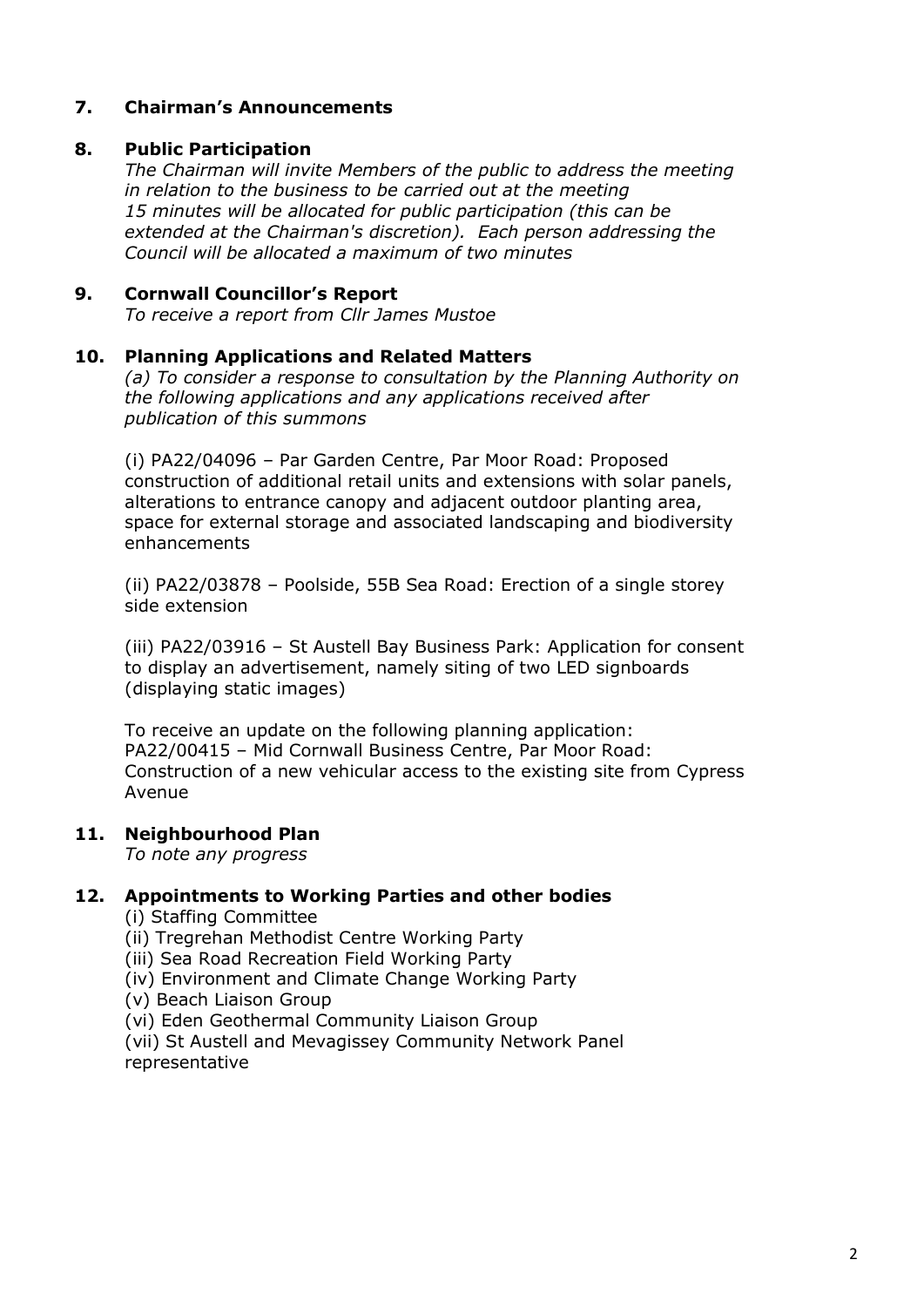# 13. Parish Projects

(i) Jubilee Celebrations To receive an update and authorise expenditure (ii) Cypress Avenue To receive an update, consider entering into an agreement with Cornwall Council to maintain the verges and authorise any expenditure (iii) Other current projects To receive an update and authorise any expenditure

# 14. Parish Issues

- (i) Tregrehan Playing Fields To note any concerns
- (ii) Carlyon Recreation Area To note any concerns
- (iii) Beach Development To note the current situation
- (iv) Tregrehan Methodist Church To note the current situation
- (v) Highways To note any concerns

# 15. Financial Matters

- (i) To note the Internal Auditor's Report
- (ii) To agree the Annual Governance Statement
- (iii) To agree the Annual Accounting Statement
- (iv) To note the current financial position and authorise payments

# 16. Training/Meetings Attended

To note any training or meetings attended by members or the Clerk

## 17. Correspondence

To note any correspondence received since the last meeting  $P_{\text{aqe 11}}$ 

## 18. Dates for the Diary

To note dates for members' diaries

# 19. Dates of Forthcoming Meetings (Ch = Charlestown Primary School; T=Tregrehan Methodist Church)

21 June (T), 19 July (Ch), 20 September (Ch), 18 October (T), 15 November (Ch), 20 December (T)

Appendix (ii) Pages 9-10

To follow Appendix (i)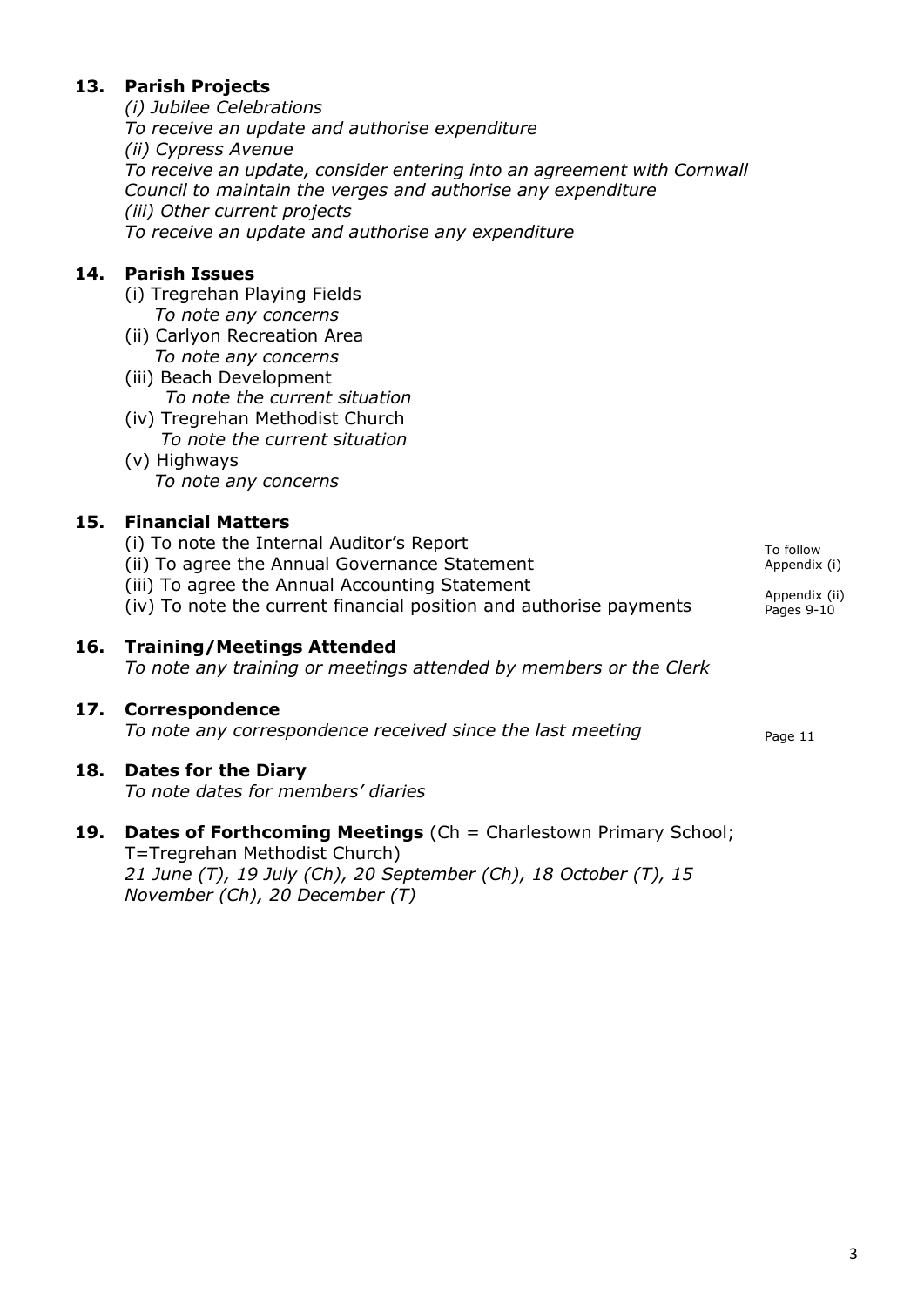#### MINUTES of a MEETING OF CARLYON PARISH COUNCIL held on 19 April 2022 at 6.20 pm in Tregrehan Methodist Centre

Present: Cllrs Paul Trudgian (Chairman), Myles Breary,

Jane Chantrill-Burns, Ann Taylor, Lynn Parsons, Nathan Cooper, Heidi Clemo and Mark Seckerson.

In attendance: Cllr James Mustoe, CC; Julie Larter (Clerk); 5 members of the public.

#### (21/158) Apologies for Absence

There were no apologies for absence.

#### (21/159) Minutes of a Meeting of the Parish Council held on 15 March 2022

It was RESOLVED that the minutes of a Meeting of the Parish Council held on 15 March 2022 be signed as an accurate record of the meeting.

#### (21/160) Declarations of Interest on Items on the Agenda

Cllr Clemo declared an interest in planning application PA/02905.

#### (21/161) Chairman's Announcements

The Chairman had no announcements to make.

#### (21/162) Public Participation

A member of the public enquired about the closure of the South West Coast Path between Carlyon Bay and Charlestown. Cllr Mustoe explained that it was necessary to formalise the path by way of a Public Path Order, which had recently gone out to public consultation. Two objections had been received and the path will remain closed until the objections are withdrawn. Concern was expressed about a lack of signage of the alternative route. The Clerk explained that despite the best efforts of the Countryside Officers, signs keep being removed. It was also noted that some members of the public are ignoring the closure and climbing over the gate at the Charlestown end of the path. The Clerk explained that this amounted to trespass and must be discouraged.

#### (21/163) Cornwall Councillor's Report

Cllr Mustoe reported on the parish council's recent spring clean and the Repair Café. Cllr Mustoe was pleased to say that proposals for a traffic calming scheme for Bodelva Hill have been accepted for inclusion in the Community Network Highways Scheme and he also reported on progress with improvement work on the cycle path along Par Moor Road. Cllr Mustoe's full report is available on the parish council's website.

#### (21/164) Planning Applications and Related Matters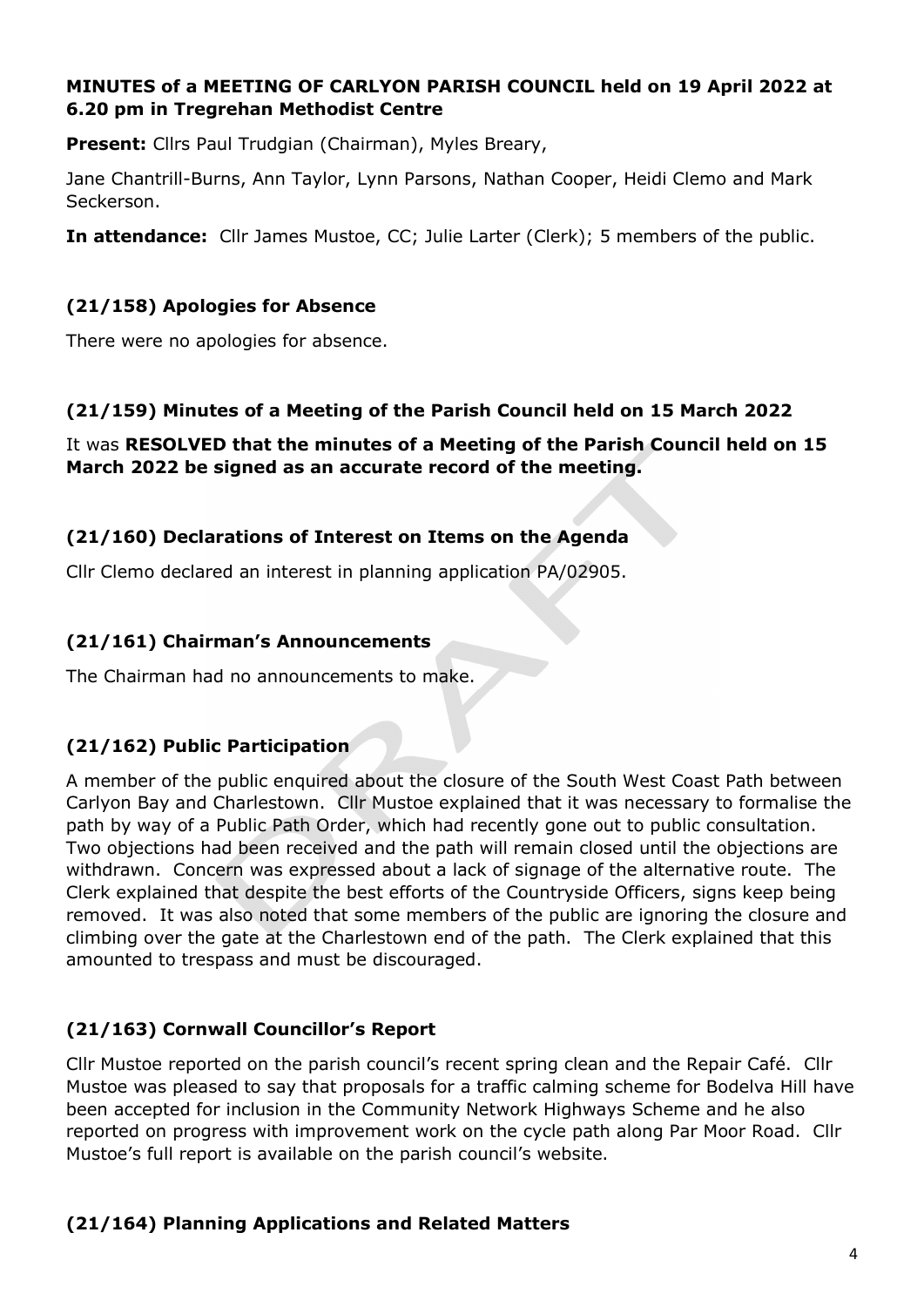(i) PA22/02905 – Crinnis Beach: Non-material amendment to the description of the development and condition 1 to enable the use of the compound area within the site boundary for ancillary parking in relation to decision PA21/10167 dated 21/02/2022

#### It was RESOLVED that the Clerk should respond to the Planning Authority (Cornwall Council) stating that the parish council has no objections to the proposal.

(ii) PA22/002543 – 124 Cuddra Road: Works to trees subject to a TPO, works include works to an Oak and Sycamore

#### It was RESOLVED that the Clerk should respond to the Planning Authority (Cornwall Council) stating that the parish council objects to the proposed tree work in line with the Tree Officer's comments.

(iii) PA22/02675 – Alpine, Crinnis Close: Demolition of car port and construction of domestic extension and associated works

#### It was RESOLVED that the Clerk should respond to the Planning Authority (Cornwall Council) stating that the parish council has no objections to the proposal.

(iv) PA22/01375 – The Eden Project: Retrospective consent for works to realign road, drainage works and associated landscaping

The parish council did not wish to comment on this application.

(v) PA22/02874 – 4 Boscundle Close: Proposed residential garage, hardstanding and associated works. Resubmission of approval PA21/02708

#### It was RESOLVED that the Clerk should respond to the Planning Authority (Cornwall Council) stating that the parish council has no objections to the proposal.

(vi) PA22/01492 – Edens Backpackers, 17 Tregrehan Mills: Construction of a large raised rear decking area and the upgrade of the existing solar panels

#### It was RESOLVED that the Clerk should respond to the Planning Authority (Cornwall Council) stating that the parish council has no objections to the proposal.

(vii) PA22/03117 – 2 Sea Road: Single storey extension

#### It was RESOLVED that the Clerk should respond to the Planning Authority (Cornwall Council) stating that the parish council has no objections to the proposal.

(viii) PA22/03110 – Tregrehan Industrial Estate: Construction of storage unit and reduction of external storage compound

#### It was RESOLVED that the Clerk should respond to the Planning Authority (Cornwall Council) stating that the parish council has no objections to the proposal.

The Clerk reported that the she and the Chairman would be taking part in a TEAMS meeting with the Planning Officer on Thursday regarding PA22/00415 – Mid Cornwall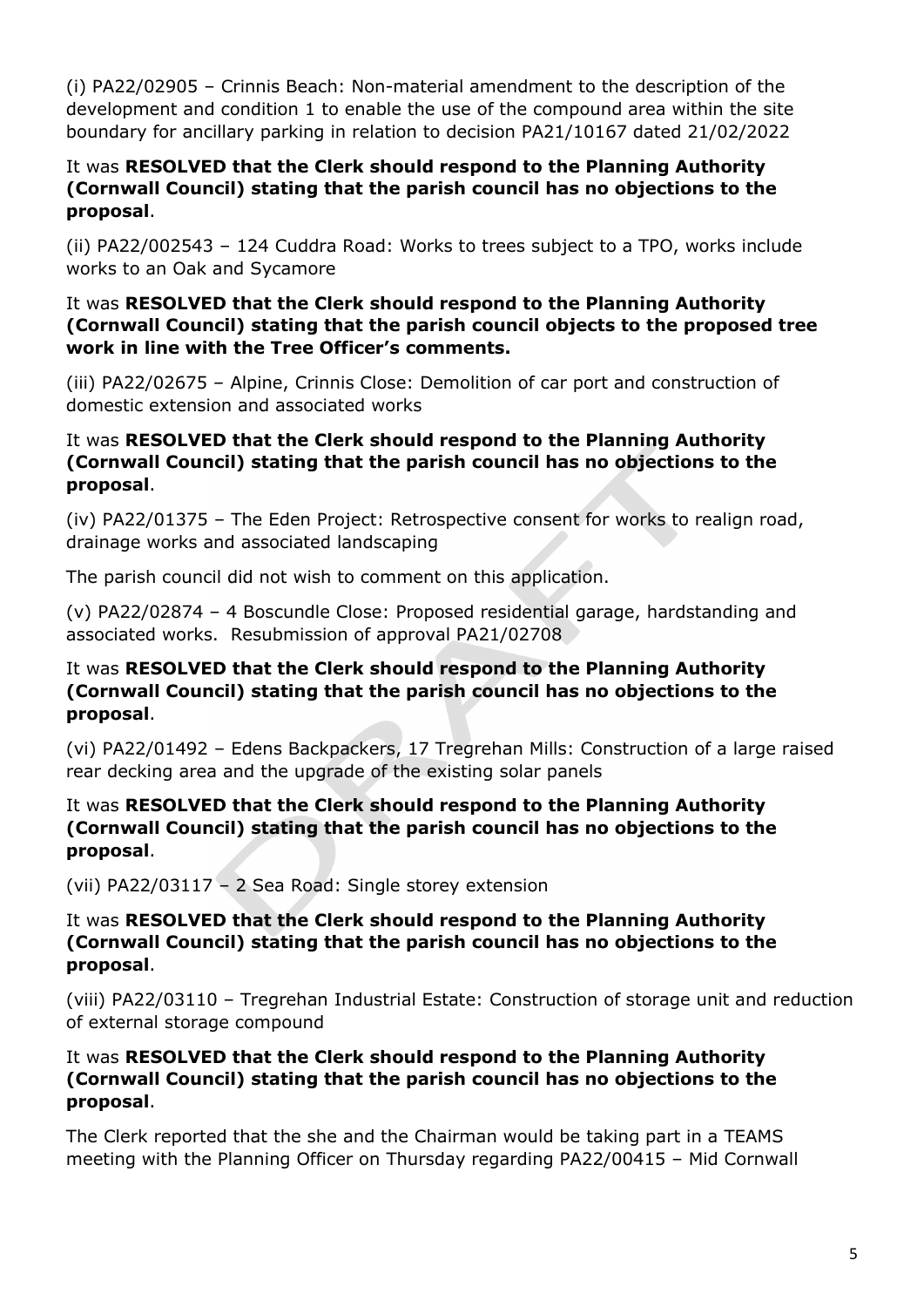Business Centre, Par Moor Road: Construction of a new vehicular access to the existing site from Cypress Avenue.

# (21/165) Neighbourhood Plan

Mr Malcolm reported that he has now updated documents and the final version of the plan needs to be proof read. The Chairman thanked Mr Malcolm and Ms Aylward for all their work and will arrange for the Basic Conditions Statement to be written.

# (21/166) Parish Projects

#### (i) Jubilee Celebrations

The Chairman reported that 4 bands have now been booked and he is waiting for a quote for generator hire. The Chairman has completed an Event Notification form for Cornwall Council and will submit this once he has undertaken a risk assessment and he has made a layout plan for the field. It was RESOLVED to authorise the purchase of 200m **bunting.** The Clerk expressed concern about the lack of availability of Propane gas and Cllr Clemo said that she may be able to source some. The Jubilee working party will meet after the parish council meeting.

#### (ii) Cypress Avenue

Another volunteer clearance will take place on 25 April at 10.00. Cllr Taylor offered some primrose plants for the verge. It was agreed in principal to direct the remainder of the parish project money towards getting a contractor to clear the road but it will be necessary to devise a plan for future maintenance.

#### (iii) Other projects

There was no update on any other projects.

## (21/167) Parish Issues

#### (i) Tregrehan Playing Fields

The Chairman reported that Mr Robinson, owner of Cornwall Football Golf has offered to carry out vertidrain work on the football pitch to aid drainage in the next couple of weeks and the work has been authorised by Cornwall Council. It was decided that as the pitch is now being used extensively, the goal nets which are stored in the Carthouse should now be fixed to the posts.

#### (ii) Carlyon Recreation Field

The Chairman thanked Mr Stark for continually replacing waste bags on the dog station however Mr Stark felt that the bags are being taken inappropriately. Safety fencing has now been installed on a section of the seaward hedge as raised in last month's safety inspection.

(iii) Beach Development

There was nothing to report.

(iv) Tregrehan Methodist Church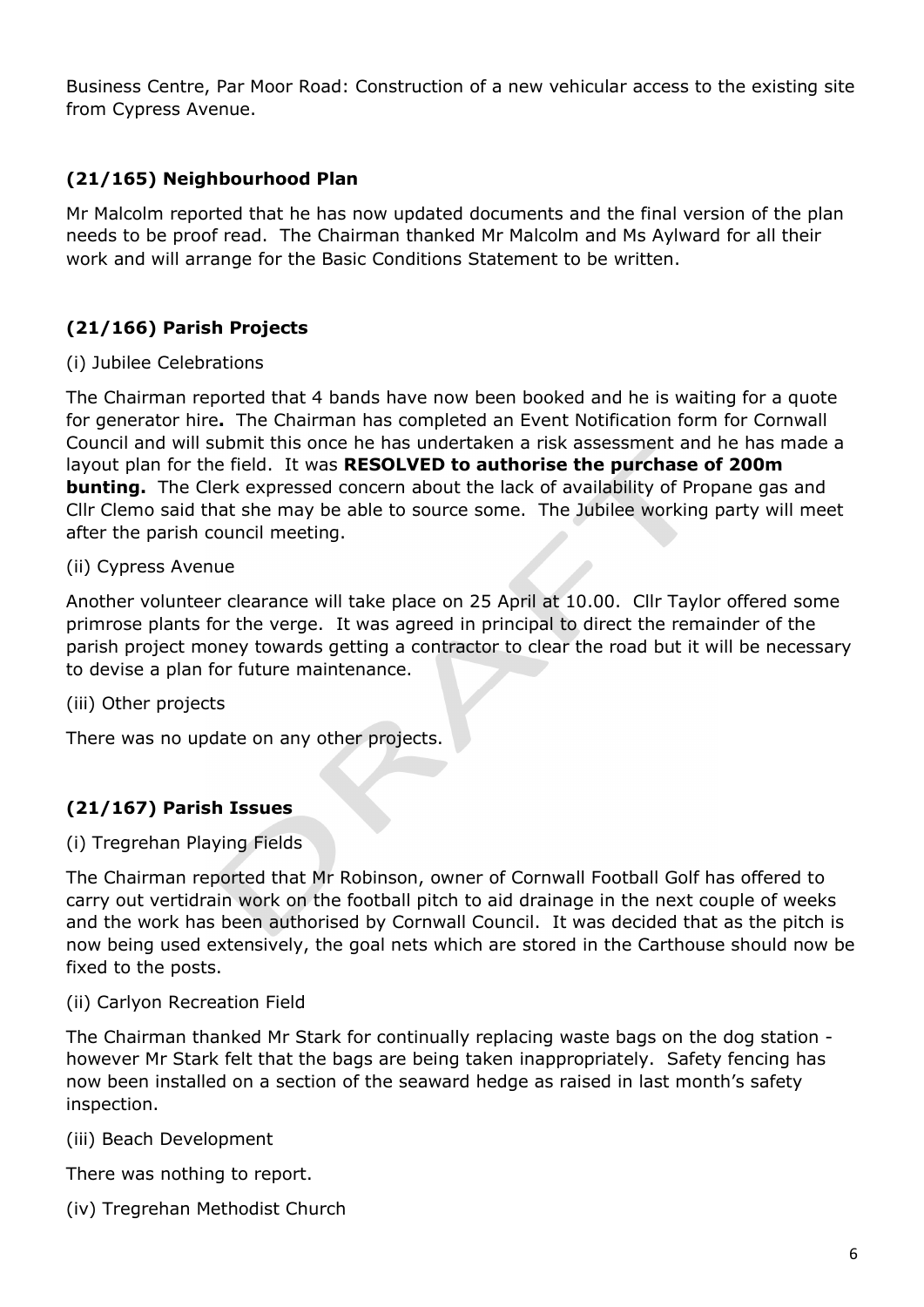A valuation has now been received and following a lengthy discussion, it was RESOLVED to submit a bid to the Methodist Church, subject to the following conditions:

- Confirmation on the number of days the Methodist organisation wish to have first refusal to use the building in each calendar year (subject to a contribution towards running costs for these days)
- Agreement that when the Methodist organisation does not elect to use the chapel on any of the allocated days, the parish council is at liberty to use or rent the building
- Agreement that the days that the Methodist organisation intend to use the chapel is made quarterly in advance
- Confirmation of any further covenants where they materially impact on the use of the chapel
- All fixtures, fittings and chattels are included in the sale
- Agreements to retain and protect historical artefacts, ie Feast banner and war memorial are satisfactory to both parties
- A full structural survey

The bid amount to be determined when the public have been excluded at the end of the meeting.

(v) Highways Matters

An Emergency Road Closure has been agreed between Vounder Clay Works and Grey Farm due to a burst water main – 16 – 25 April, 24 hours per day.

Parking on Sea Road was heavy over the Easter weekend and the Clerk will offer to loan no waiting cones to Sea Road Residents Association once more.

# (21/168) Financial Matters

Current balances were noted and the following payments were authorised:

| <b>BACS</b> | AJ Gallagher                  | Insurance premium                           | £483.11 |
|-------------|-------------------------------|---------------------------------------------|---------|
| <b>BACS</b> | Lloyds Bank                   | Credit Card                                 | £163.08 |
| <b>BACS</b> | <b>CALC</b>                   | Annual subscription and councillor training | £692.58 |
| <b>BACS</b> | Miller Commercial             | Valuation on Tregrehan Methodist Centre     | £900.00 |
| <b>BACS</b> | <b>Biffa</b>                  | Annual litter bin emptying (Sea Road)       | £280.80 |
| <b>BACS</b> | Duchy Defibrillators          | Replacement defibrillator for Tregrehan     | £480.00 |
| <b>BACS</b> | Lyreco                        | Stationery                                  | £26.23  |
| <b>BACS</b> | <b>Cormac Solutions</b>       | Removing vegetation                         | £108.00 |
| <b>BACS</b> | Mrs J Larter                  | April salary                                | $\ast$  |
| <b>BACS</b> | <b>HMRC</b>                   | PAYE/NI                                     | $\ast$  |
| <b>BACS</b> | Cornwall Council Pension Fund | Clerk's pension                             | $\ast$  |
| <b>BACS</b> | G Kelly                       | Grant towards Tregrehan Jubilee party       | £250.00 |

## (21/169) Meetings/Training Attended by Councillors or the Clerk

16 March – Clerk attended a webinar on the importance of valuation and risk assessment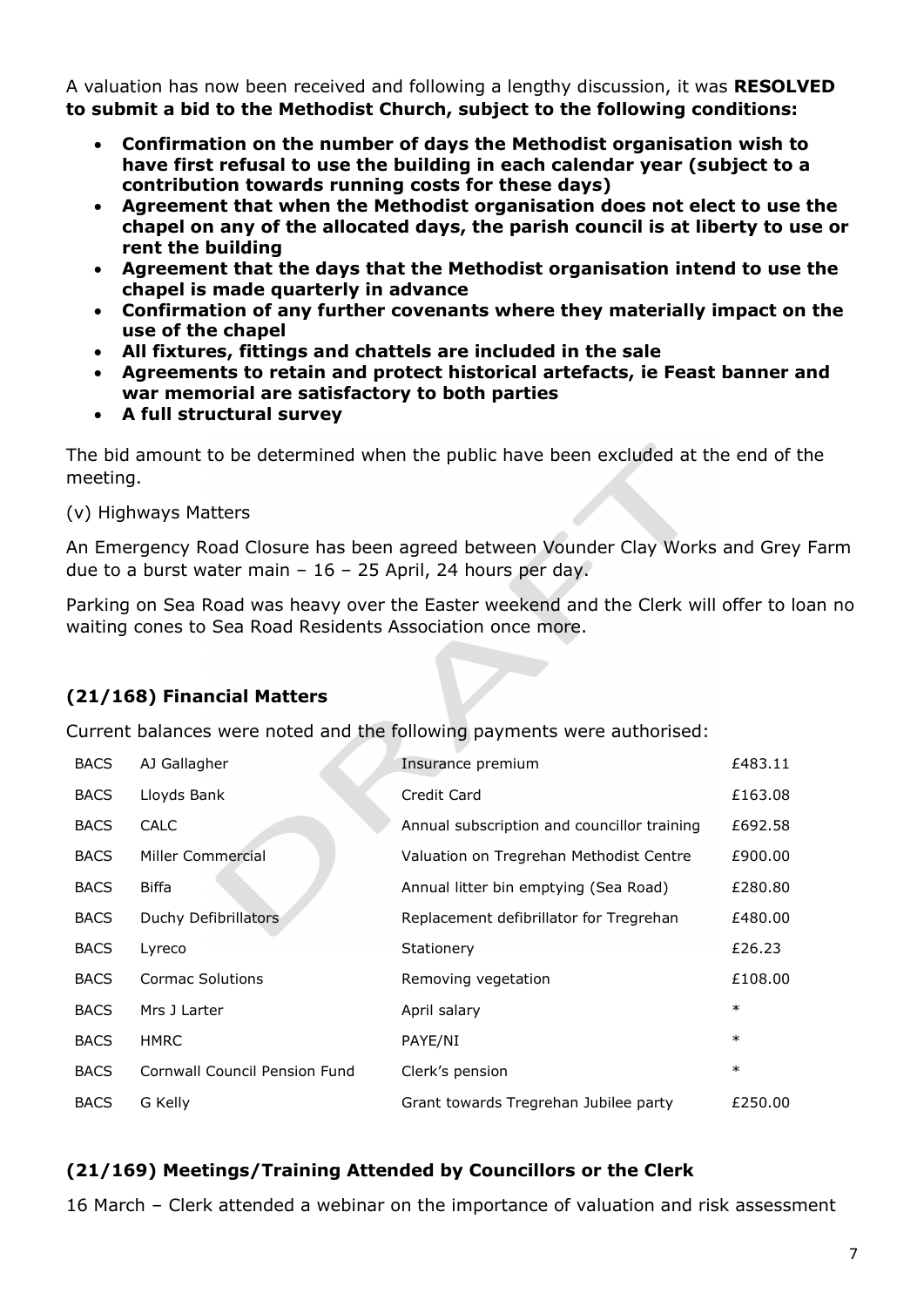16 March – Cllr Breary attended a meeting of the Eden Community Liaison Group

21 March – Cllrs Parsons and Cooper attended Cornwall Council's Introduction to Planning training

25 March – Cllr Taylor and the Clerk attended St Austell and Mevagissey Community Network meeting

26 March – Parish Spring Clean

30 March – Clerk attended an SLCC branch meeting

4 April – The Chairman, Cllrs Taylor and Clemo and the Clerk attended a Tregrehan Methodist Centre working party meeting

### (21/170) Correspondence Received

A list of correspondence had previously been circulated and the following correspondence had been received after publication of the agenda:

- Minutes of the St Austell and Mevagissey Community Network meeting held on 25 March
- Invitation to attend Cornwall Council's briefing on council restructure, business and budget planning

## (21/171) Dates for the Diary

24 April – Cypress Avenue voluntary clearance, 10.00am

#### (21/172) Dates of Forthcoming Meetings

17 May (Ch) – Annual Meeting of the Parish Council, 21 June (T), 19 July (Ch), 20 September (Ch), 18 October (T), 15 November (Ch), 20 December (T)

#### (21/173) Exclusion of the Public and Press

Under Section 1(2) of the Public Bodies (Admission to Meetings) Act 1960 it was RESOLVED to exclude members of the public and press for the next item as it contained sensitive financial details relating to a contract.

#### (21/174) Tregrehan Methodist Centre

It was RESOLVED to make an offer to the Methodist organisation for the full amount of the valuation, subject to the conditions agreed in minute number 167 (iv).

The meeting closed at 7.48 pm

……………………………………………… ……………………………………………………..

Chairman **Date**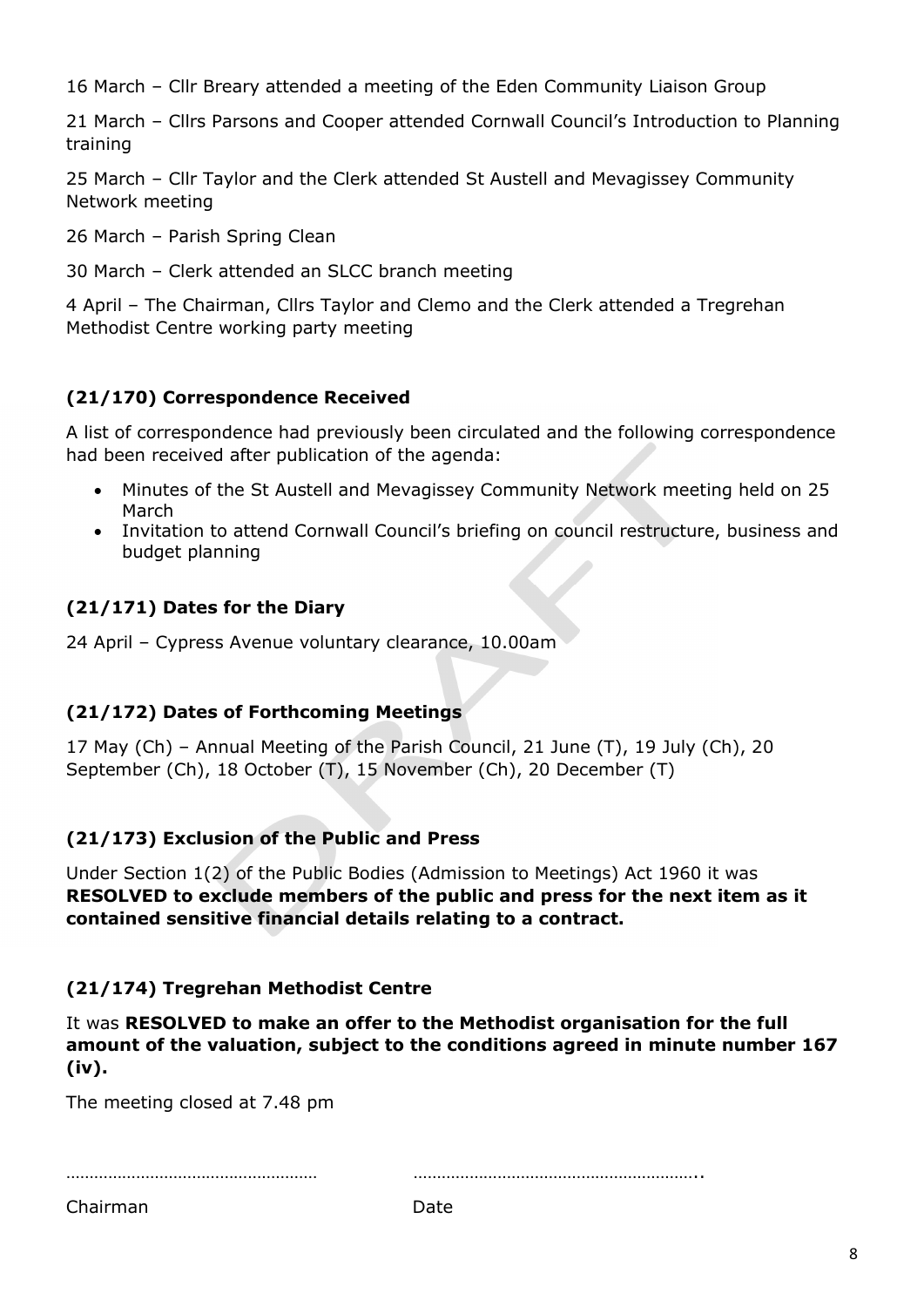### Carlyon Parish Council Budget Monitor Report to 30 April 2022

|                                       |                    | <b>Budget</b> |   | Expenditure | % of Budget |
|---------------------------------------|--------------------|---------------|---|-------------|-------------|
|                                       | £                  |               | £ |             | £           |
| <b>Employee Costs</b>                 |                    |               |   |             |             |
| Clerk's salary (including oncosts)    | £                  | 11,000.00     | £ | 735.53      | 6.69%       |
| Training & conference expenses        | £                  | 750.00        | £ | 60.00       | 8.00%       |
| <b>Clerks Room Allowance</b>          | £                  | 320.00        |   |             | 0.00%       |
| Clerk's travel and subsistence        | £                  | 350.00        |   |             | 0.00%       |
| <b>Total employee related costs</b>   | £                  | 12,420.00     | £ | 795.53      | 6.41%       |
| <b>Administration Costs</b>           |                    |               |   |             |             |
| Office expenses                       | £                  | 750.00        | £ | 21.86       | 2.91%       |
| Postage                               | £                  | 200.00        |   |             | 0.00%       |
| Photocopying                          | £                  | 150.00        |   |             | 0.00%       |
| Office equipment                      | £                  | 600.00        |   |             | 0.00%       |
| Insurance                             | £                  | 600.00        |   |             | 0.00%       |
| Subscriptions                         | £                  | 800.00        | £ | 549.36      | 68.67%      |
| Website                               | £                  | 500.00        |   |             | 0.00%       |
| <b>Audit Fees</b>                     | £                  | 500.00        |   |             | 0.00%       |
| <b>Bank charges</b>                   | £                  | 200.00        | £ | 3.00        | 1.50%       |
| <b>Books and Publications</b>         | £                  | 100.00        |   |             | 0.00%       |
| <b>Meeting Expenses</b>               | £                  | 300.00        |   |             | 0.00%       |
| <b>Total Administration Costs</b>     | £                  | 4,700.00      | £ | 574.22      | 12.22%      |
| <b>Other Expenses</b>                 |                    |               |   |             |             |
| <b>Chairman's Allowance</b>           | £                  | 100.00        |   |             | 0.00%       |
| <b>Councillors Travel/Subsistence</b> | £                  | 500.00        |   |             | 0.00%       |
| Parish Maintenance                    | £                  | 10,000.00     | £ | 234.00      | 2.34%       |
| Parish Projects                       | £                  | 7,000.00      | £ | 522.45      | 7.46%       |
| Parish Newsletter                     | £                  | 1,000.00      |   |             | 0.00%       |
| Events                                | £                  | 2,000.00      | £ | 520.00      | 26.00%      |
| <b>Carlyon Recreation Field</b>       | £                  | 1,500.00      |   |             | 0.00%       |
| <b>Tregrehan Recreation Fields</b>    | $\pmb{\mathsf{f}}$ | 1,500.00      | £ | 90.00       | 6.00%       |
| Neighbourhood Plan                    | £                  | 2,000.00      |   |             | 0.00%       |
| Tregrehan Methodist Church            |                    |               | £ | 750.00      |             |
| <b>Total Other Expenses</b>           | £                  | 25,600.00     |   | £ 2,116.45  | 8.27%       |
| <b>Total VAT</b>                      | £                  | 1,500.00      | £ | 420.02      |             |
| <b>Total Expenditure</b>              |                    | £ 44,220.00   |   | £ 3,906.22  | 8.83%       |
|                                       |                    |               |   |             |             |
| <b>Reserves</b>                       |                    |               |   |             |             |
| Community building                    | £                  | 84,250.00     |   |             | 0.00%       |
| <b>CIL</b>                            | £                  | 22,540.00     |   |             |             |
| <b>Election Fund</b>                  | £                  | 1,000.00      |   |             |             |
| Tregrehan Playing Fields Transfer     | £                  | 3,000.00      |   |             |             |
| <b>General Contingency</b>            | £                  | 15,000.00     | £ |             | 0.00%       |
| <b>Total Reserves</b>                 |                    | £125,790.00   | £ |             | 0.00%       |
| Income                                |                    |               |   |             |             |
| Precept                               | £                  | 35,069.13     |   | £17,534.57  | 50.00%      |
| <b>CTSG</b>                           | £                  | 124.06        | £ | 62.03       |             |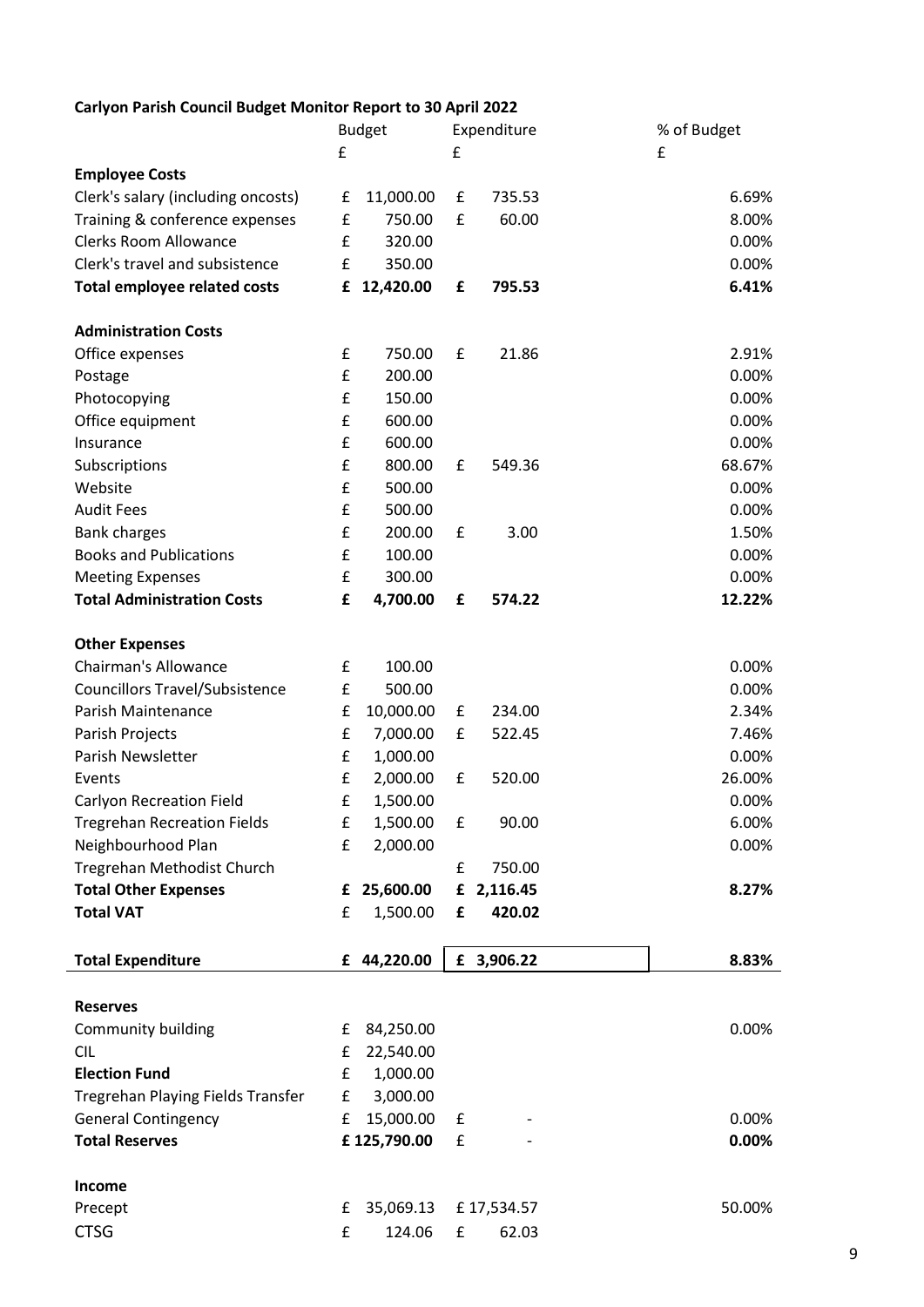| <b>VAT</b>                      | £<br>1,000.00             |                |
|---------------------------------|---------------------------|----------------|
| <b>CIL</b>                      | £<br>5,617.00<br>£        |                |
| Other Income                    |                           |                |
| <b>Total Income</b>             | £ 36,193.19<br>£23,213.60 |                |
| <b>Balance as at 31/03/2022</b> |                           | £135,317.05    |
|                                 | Add income                | 23,213.60<br>£ |
|                                 | Less expenditure          | £<br>3,906.22  |
|                                 |                           | £154,624.43    |
| <b>Bank Reconciliation</b>      |                           |                |
| Balance as at 30/04/2022        | <b>Current Account</b>    | 63,928.41<br>£ |
|                                 | Less outstanding payments | £              |
|                                 |                           | £<br>63,928.41 |
|                                 | Instant                   |                |
| Balance as at 30/04/2022        | Access                    | £<br>90,696.02 |
|                                 | <b>Total Funds Held</b>   | £154,624.43    |